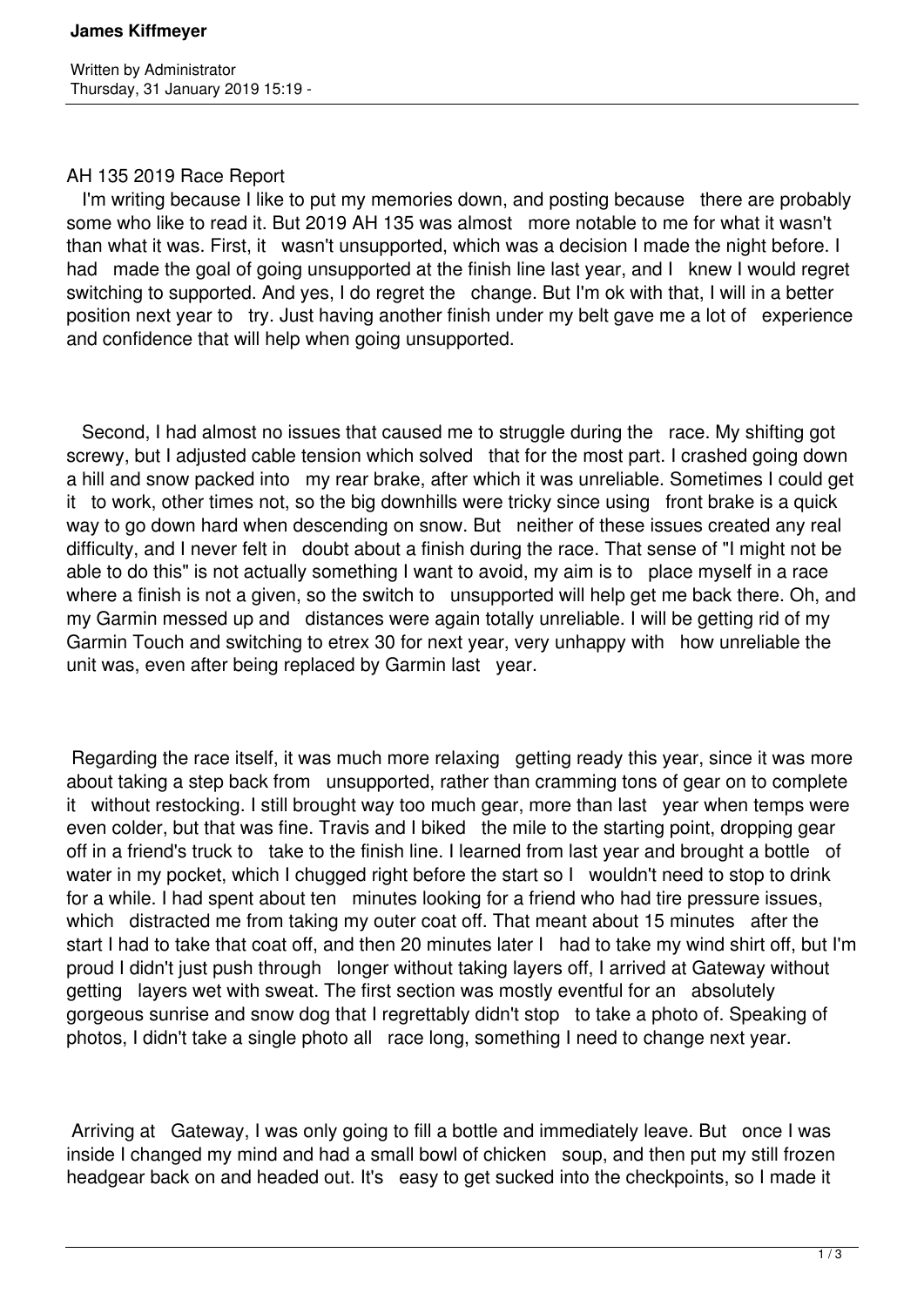## **James Kiffmeyer**

Written by Administrator Thursday, 31 January 2019 15:19 -

my goal to spend less time at the stops this year. Leaving Gateway I felt strong, the trail was very fast for bikes, and I just kept a steady pace. It was easy to start looking ahead and thinking how fast I could be this year, to get overconfident, and then you hit the hills. It was my second year, I really should have known better, but I was still shocked at the size and slope of those hills. The extra weight on the bike really hurt when pushing up the hills, and picturing myself pushing up the hills with the additional weight when unsupported gave me a reality check for how hard those guys have it. By the time I got to the Elephant Lake the wind was blowing ice crystals into my eyes and I was much more wiped out than I expected. Instead of the short stop I desired, I headed into Mel George's ready to dry off gear and eat all I could hold. A big bowl of wild rice soup, two grilled cheese sandwiches, a little pecan pie, lots of chips, etc, really was a huge lift to my spirits, those volunteers there are the best! My gear wasn't soaked, but it was nice to dry off the back of my jacket which always builds up some ice, and my face gear. I had new gear I could have just put on, but I saved the second set for later in case it was needed. It was there an hour and 20 minutes, longer than my 45 minute goal, but I was happy to be under the almost 4 hours I spent there last year.

 Coming out of Mel George's I was feeling pretty good, I watched carefully for the right turn since my garmin wasn't working, but with the little bit of fresh snow the turn was very obvious this year. About 10 miles out I met a biker walking his bike back, I asked if I could help, but he said he was finished. He had a flat and couldn't get his spare tube to work, I regret not trying to see if I could fix it. The hills stack up through this section, and I started to feel the pace pushing back at me. I have been putting in good miles on the bike, so my leg muscles never gave me any issue, but my right knee needs surgery and something about the hills at AH cause problems. I also haven't been going to the gym because of my knee pain, so my overall fitness has suffered greatly. I found my lungs couldn't keep up with what my legs wanted to put out, and I just felt physically exhausted. Last year I had a lot more reserves overall, even though my legs were weaker. It hammers home the nature of the race that legs aren't what gets you to the finish, overall fitness is just as important.

Without any gps info I had no way of knowing when Surly checkpoint would arrive, but I had a print out from Chris that at least gave me some idea of distances between shelters, etc, which was so much better than nothing. My stomach started acting up at some point along the way, and I stopped eating or drinking much at all. I knew the danger of that, and forced as much drinking as I could, and the Scratch in my drink meant I got some calories as well. But I knew I was on the lower edge of my water and calorie requirement to get the job done. I spent longer than I wanted at Surly, an hour and 20 minutes again. Still less than last year at Surly, but not by much. This stop was more about resting and getting my body ready, rather than drying gear and getting warm. I had dry gear I could have just put on and pack the icy stuff, but my body couldn't handle the last 24 miles without a break. In hind sight, I probably should have stayed another 30 minutes, because after I left and started up the big hill out of Surly I realized just how exhausted I was. It was here I realized how hard I was pushing myself and appreciated the nature of the event. I was at my limit, at times I would slowly roll to a stop and